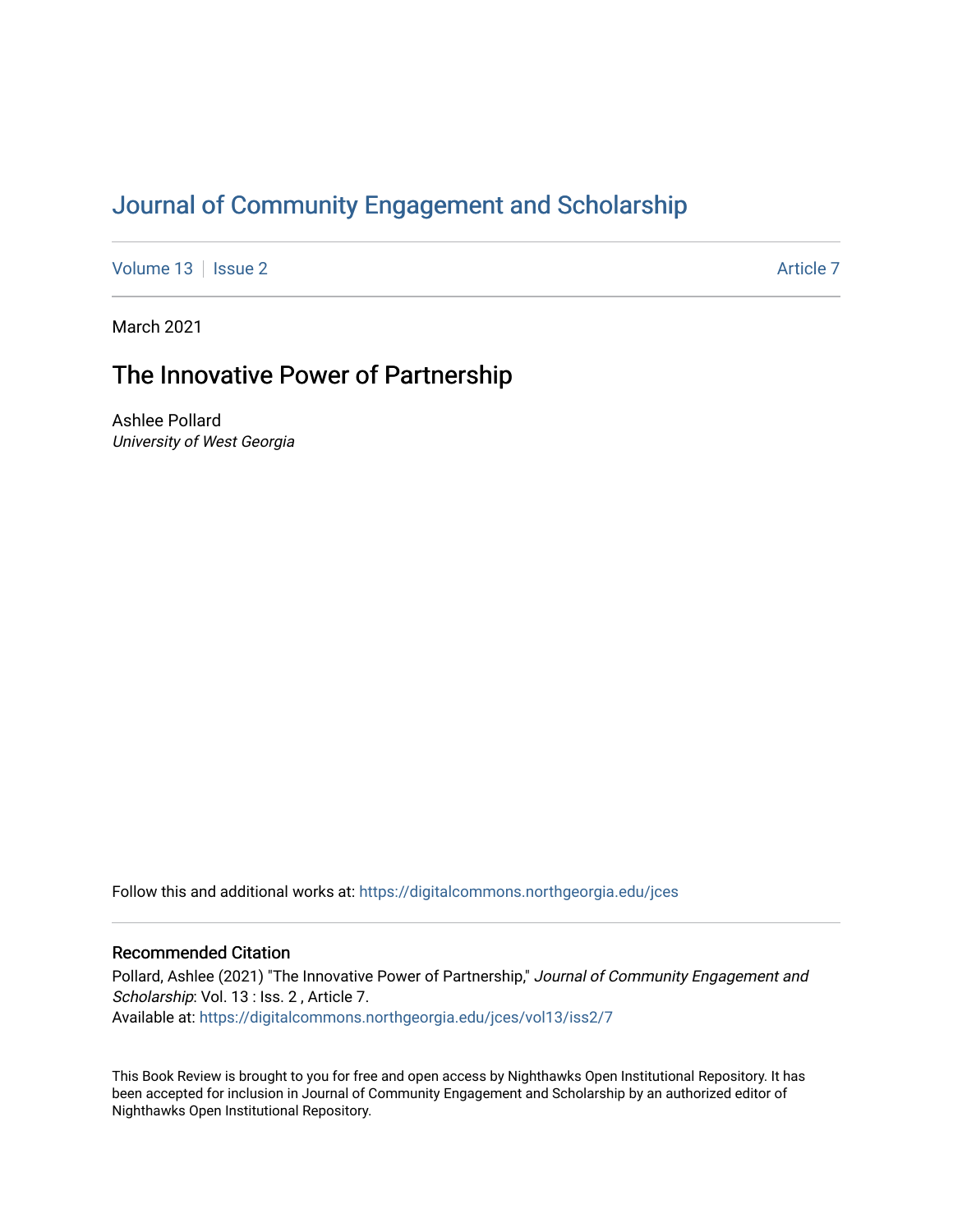The Innovative Power of Partnership Pollard: The Innovative Power of Partnership

### **Reviewed by Ashlee Pollard University of West Georgia**

Ching Mey See (Editor), *Leadership Training in University-community Engagement*, 2016, 92 pages. ISBN: 978-967-461-042-5 (Print), e-ISBN: 978-967-461-052-4

University-community engagement seeks to create a better reality for all involved by pursuing the goals of reciprocal relationships, collaborative visions, and community empowerment. To get there, one must build a supportive culture, mitigate risk, and navigate knowledge gaps that potentially pose a threat to these partnerships. With such lofty goals, one may ask who is responsible for achieving them and how to go about doing so. *Leadership Training in University-Community Engagement*, available in print or as an e-book, provides valuable insight into an increasingly critical topic within the confines of higher education and university-community partnerships. The training book's three modules complete with learning objectives, activities, and visual aids—and editor Ching Mey See's accessible writing style work to engage all readers regardless of experience level. To quote See, "Community engagement that is participatory, accountable and transparent is more likely to result in optimal outcomes for both communities and project advocates" (p. 15). See has succeeded in providing scholarship that educates readers on ways to achieve effective community engagement.

In Module I, See proficiently introduces readers to novice concepts and explains academic verbiage associated with university-community engagement (UCE). Module 1 delivers guidance oriented toward several learning outcomes. After reading this section of the text, readers are able to explain concepts, categories, and levels of UCE; to articulate a framework for application; and to identify solutions for possible challenges of community engagement. See asserts that we live in a knowledge-based society in which the university plays a profound role in community development and transformation. The introduction communicates—in a succinct and powerful manner—the importance of leveraging university-community partnerships to improve not only the holistic alliance but also the citizen. See highlights higher education institutions (HEIs)

in Malaysia as examples of "catalysts for positive community development," (p. 15) and she offers their best practices as global, sound methods in a true spirit of partnership. For example, the author shares Universiti Sains Malaysia's UCE framework and describes its "ultimate goal" of being a "synchronized whole working to transmute lives and transform societies for a better future" (p. 25) to empower readers to replicate the university's key principles. The routines, governances, and responsibilities See describes illuminate ways to sustain partner engagement.

The author's ability to transcend her own lived experience and offer numerous guidelines that help readers relate to her content is a strength of the book as a whole and of Module I in particular. See contends that community can be viewed through three lenses: culture, organization, or geographical. A contextual understanding of university-community partnerships can benefit numerous stakeholders and advance societal matters as well. See robustly explains the direct and indirect consequences of these partnerships and how the partnerships can facilitate a common good for all. Since Module I is a true overview of UCE, the holistic picture of scholarship that the text has provided thus far, including the small differences of opinions presented, represents a strength. For example, the text presents the Carnegie University five-category model perspective of UCE alongside the Loyola University focus-area perspective, both of which include distinct recommendations for research, teaching, and service. While this reviewer personally appreciated the text's visual representations of the themes discussed, an introduction to or summary of the graphics would have been appreciated as well. If not following the modules line by line, a reader could easily find themselves among two pages of illustrations about engagement-level increases without understanding their intention fully. Still, the graphics were well constructed in their balance of delivering key facts and elaborating only when necessary.

Published by Nighthawks Open Institutional Repository, 2021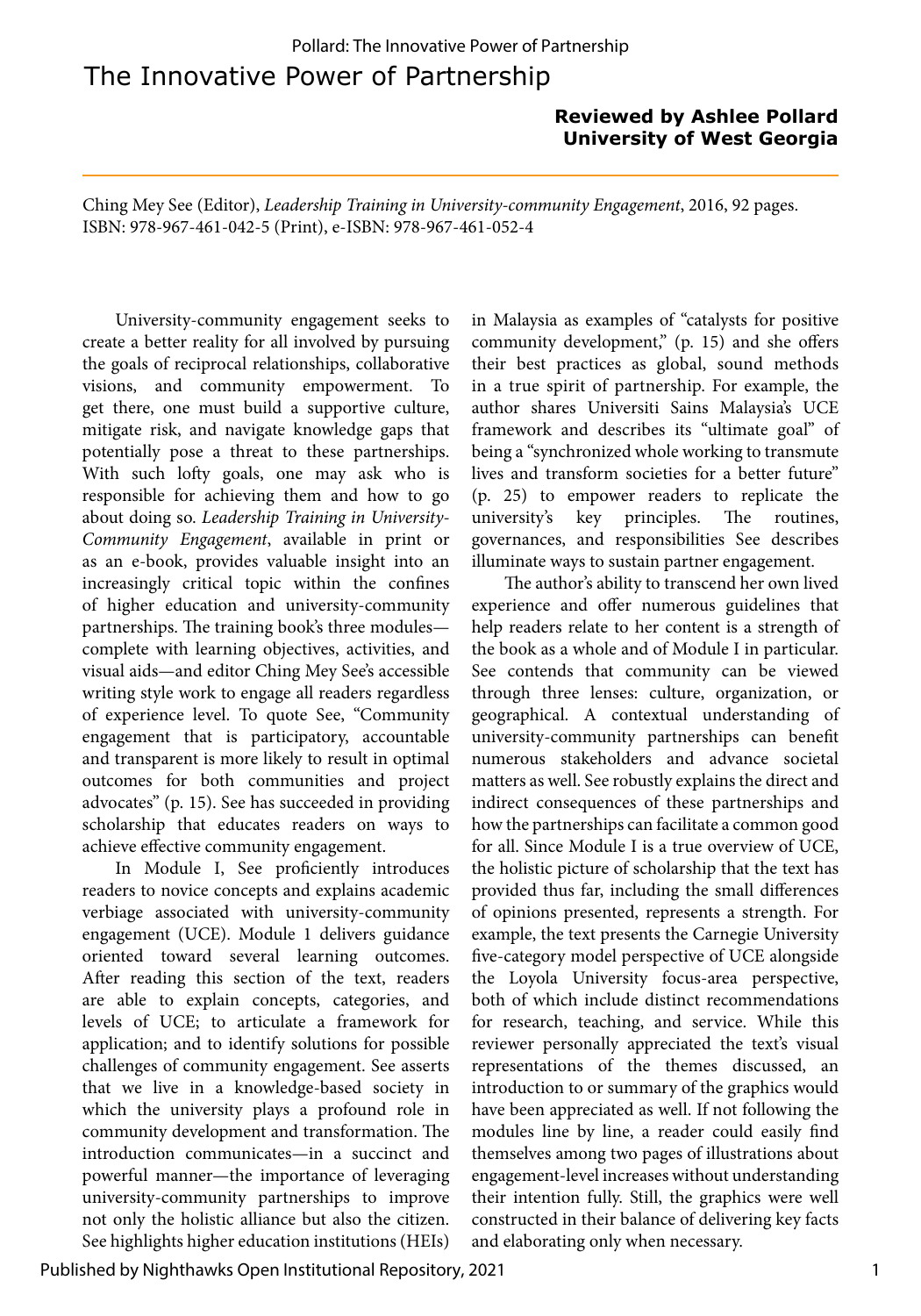Module I could have been improved by a deeper discussion of the challenges mentioned at the end of the section, which would have helped readers better situate themselves within the coming units. The text mentions capacity constraints as well as "cultural differences, power dynamics, unexpected negative outcomes, lack of volunteerism, and sustainability issues" (p. 30) as barriers; however, these challenges are all presented within one paragraph that quickly leads into the conclusion of Module I. Nonetheless, whether readers look at university-community partnerships as an investment or a responsibility, the text provides numerous motivations and frameworks to achieve desired outcomes. A concluding activity asks readers to consider the future of UCE and propose strategies to keep engaged partnerships sustainable.

In Module II, readers will learn about the implementation rationale of volunteerism frameworks, expand their knowledge benefits gained in partnerships, and develop a commitment to furthering initiatives. HEIs "are eminently placed to promote engagement that addresses community needs from a critical and insightful perspective" (p. 37). See's mission of knowledge diffusion could have been more thoroughly articulated here and thus represents a missed opportunity. For example, the "snapshot illustration" (p. 46) of Malaysia's historical evolution with volunteerism lacks an introduction and seems hurried. Additionally, given that leadership is such a key aspect of engaged scholarship, the material delivered in Module II about the leader role specifically leaves readers wanting more. Characteristics of good leadership could have been significantly expanded upon, as it is key to viable partnerships. Ultimately though, content broken up and personalized according to each relevant stakeholder—HEIs, the general public, industry, and government players—is a strength of this module. From staff to students to the nation, Module II powerfully asserts that everyone wishing to be involved has a role to play in university-community partnerships.

See's text integrates the perspectives of a number of other scholars, and these additional resources are well integrated and moving. See uses their work to advance arguments about the value of university-community partnerships, explaining that "despite the various definitions and conceptualizations [of] community engagement, the underlying noble intentions [remain] similar, that is to reach out to the community and make a positive and meaningful change in their lives" (p. 18). Further, the text introduces the concept of volunteerism, or "the action of spending time to take part in an activity/project voluntarily without expecting any form of reward," (p. 45) empowering readers to acknowledge the contribution of human capital in keeping partnerships alive. See's empathetic tone will encourage readers to picture their role within the goodwill equation and, with the help of a motivational activity, carry them into the next unit.

For those feeling daunted about how to implement community engagement as a strategic initiative, Module III is reason alone to consider See's work a must-read. As engagement is translated into practice, "active consultation with the community leaders and relevant stakeholders is very important" (p. 58). Towards this end, See explains the roles of practical considerations such as funding, established timelines, methodology, and transparency within university-community partnerships. Module III's only weakness is its lack of a summation of the work as a whole in an otherwise commanding conclusion section; however, the book should sufficiently empower readers to take action on their own without a final closing argument. Module III enumerates the benefits of implementation, explains the role that assessment plays in design success, and, most important for the hands-on learner, details numerous case studies of initiatives accomplished in Malaysia.

The need for UCE is a global effort, and the strategies presented in See's case studies can easily span international contexts. Readers learn how to "protect and advocate," (p. 57) match projects with resources, and become experts in factors for critical success. The final module guides participants through the steps necessary to transform a desire into practice. Whether one's strengths lie in needs assessment, methodology, design, or delivery, community-engagement partnerships have a place for all. The case studies at the end of the book, each introduced by five thought-provoking discussion questions, guide readers to consider how to replicate the book's recommended best practices in their own contexts. Ranging in focus from participatory research empowering communities to action plans aimed at equity and access, the varied case studies represent hope for an engaged future of university-community partnerships.

See's work advocates for learning from one another and building international UCE best practices to deliver systematic and sustainable